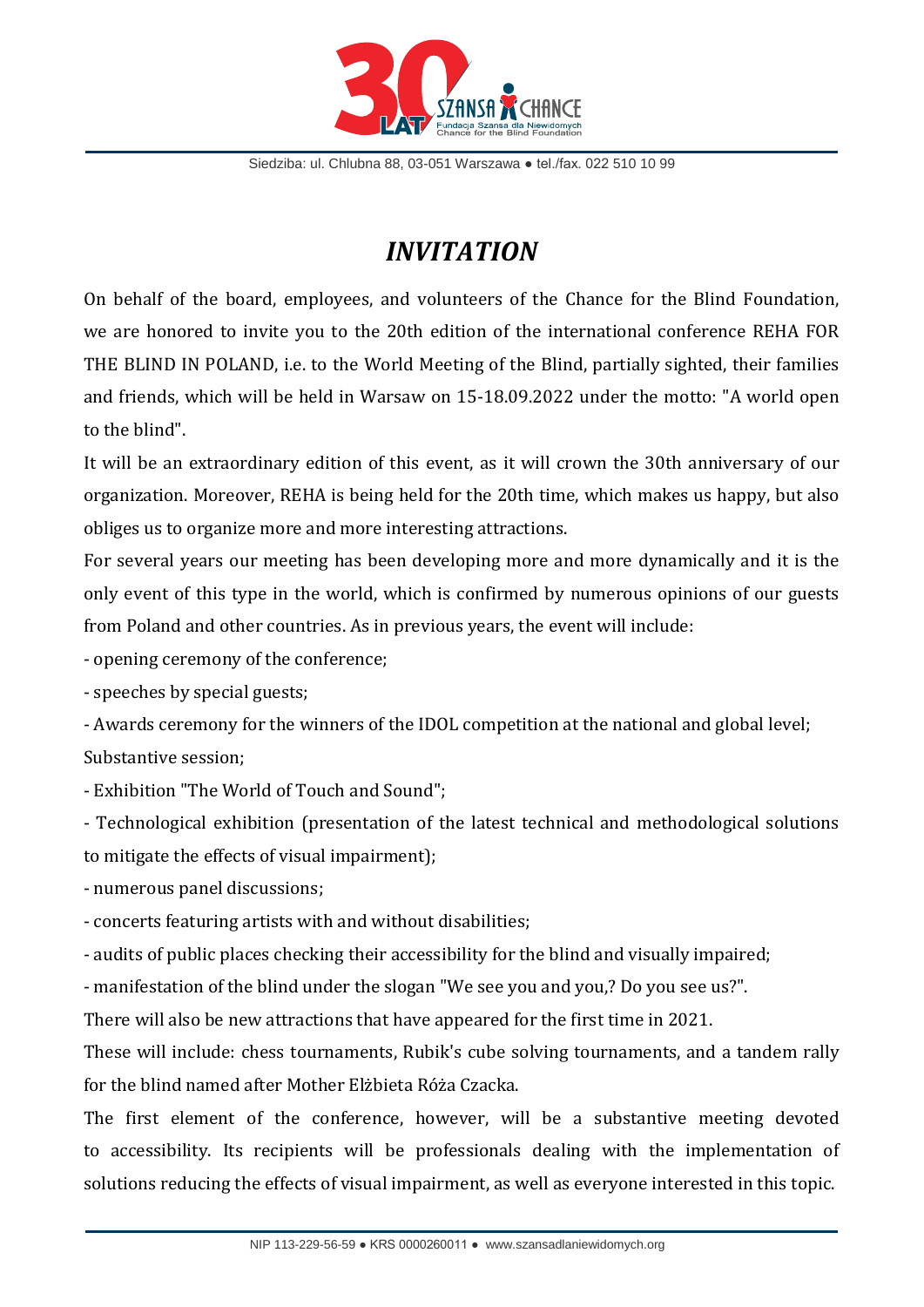

Siedziba: ul. Chlubna 88, 03-051 Warszawa ● tel./fax. 022 510 10 99

The event will be broadcasted on the Internet and interpreted into English for our international friends.

We cordially invite you to participate in our meeting.

The Foundation, due to the epidemiological situation, enables two forms of participation in the conference:

1. stationary - in case of such participation, we provide free participation in the conference attractions. In some, justified and individually agreed cases, we are able to help to subsidize the cost of arrival and accommodation.

2. online - we will organize an internet streaming of the conference , which will be interpreted into the following foreign languages: English, Arabic, Hebrew, Georgian, Russian, Spanish, Romanian. We also allow for the possibility of adding more languages to the broadcast if we receive a request and it is justified.

A special feature of the REHA conference will be the so-called "East-West, North-South Meeting," during which we will hear presentations on the situation of the blind community in each country of the world, and meet prominent representatives of the visually impaired from those countries.

Therefore, we invite you to submit your speeches that will be given during the second day of the conference in a separate, specially created block of panel discussions.

Please send your applications to the following address: reha\_in\_poland@szansadlaniewidomych.org.

## Why is it worth it?

We are one of the first organizations working for the benefit of people with disabilities in Poland. We have 17 offices in every major city in our country. We cooperate with organizations of and for the blind all over the world (European Blind Union, Center for the Blind in Israel, World Blind Union) and others. We employ 56employees, who carry out several